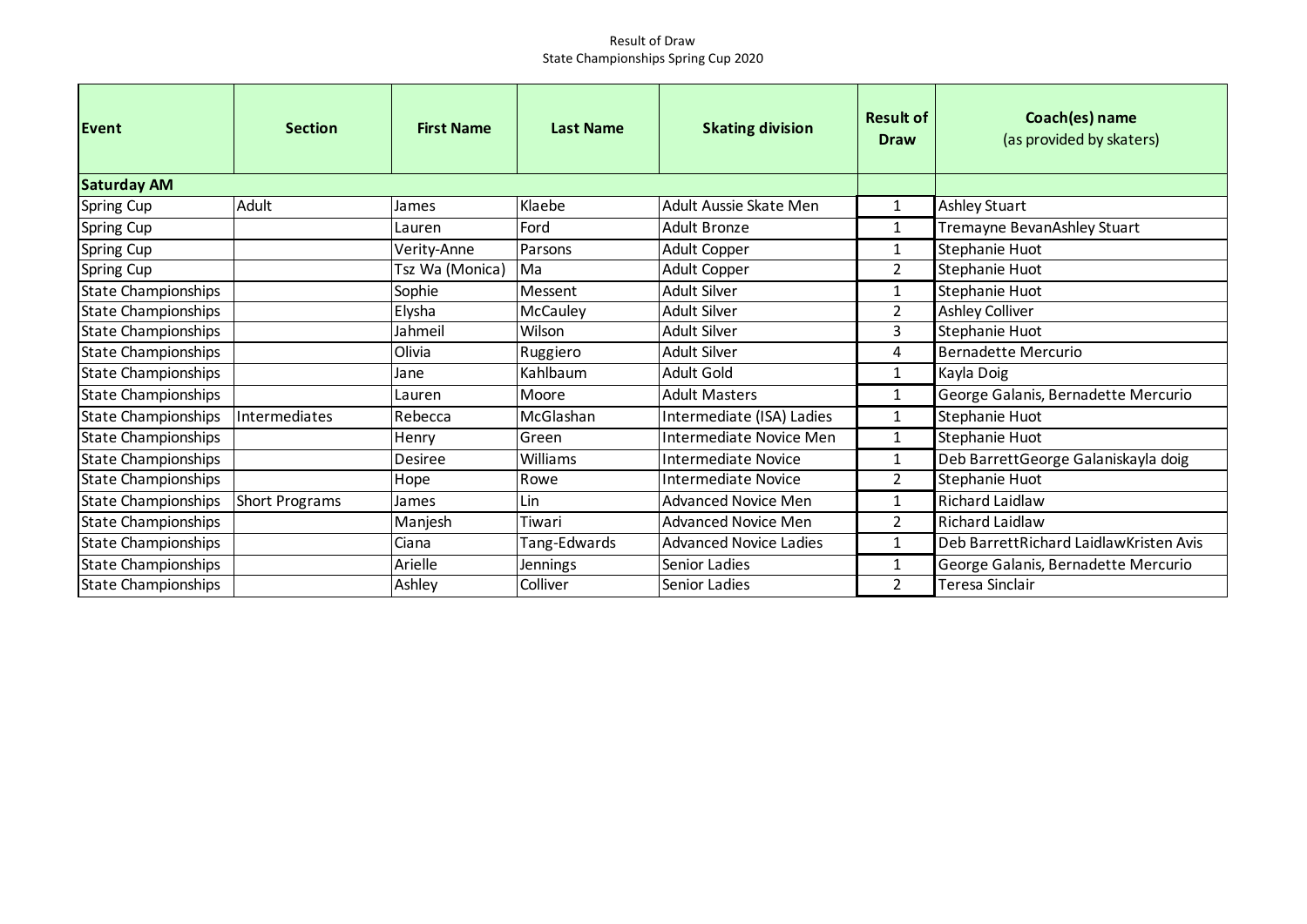## Result of Draw State Championships Spring Cup 2020

| Event              | <b>Section</b>   | <b>First Name</b> | <b>Last Name</b>  | <b>Skating division</b>       | <b>Result of</b> | Coach(es) name                                  |  |  |
|--------------------|------------------|-------------------|-------------------|-------------------------------|------------------|-------------------------------------------------|--|--|
|                    |                  |                   |                   |                               | <b>Draw</b>      | (as provided by skater)                         |  |  |
| <b>Saturday PM</b> |                  |                   |                   |                               |                  |                                                 |  |  |
| <b>Spring Cup</b>  | Preliminary      | Yiyang            | He                | Preliminary                   | 1                | Bernadette MercurioArielle Jennings             |  |  |
| Spring Cup         |                  | Talia             | Harris            | Preliminary                   | $\overline{2}$   | <b>Ashley Colliver</b>                          |  |  |
| Spring Cup         |                  | Elodie            | Dunstone          | Preliminary                   | $\overline{3}$   | <b>Ashley Stuart</b>                            |  |  |
| Spring Cup         |                  | Kalia             | Kordek            | Preliminary                   | $\overline{4}$   | <b>Richard Laidlaw</b>                          |  |  |
| Spring Cup         |                  | <b>Nina</b>       | Li                | Preliminary                   | 5                | <b>Richard Laidlaw</b>                          |  |  |
| Spring Cup         |                  | Savannah          | Lamming           | Preliminary                   | 6                | <b>Bernadette Mercurio</b>                      |  |  |
| Spring Cup         |                  | Annabelle         | Armstrong         | Preliminary                   | $\overline{7}$   | Stephanie Huot                                  |  |  |
| Spring Cup         |                  | Tyla              | Dooley            | Preliminary                   | 8                | <b>Ashley Stuart</b>                            |  |  |
| Spring Cup         |                  | Winston           | Zhang             | Preliminary Men               | $\mathbf{1}$     | <b>Richard Laidlaw</b>                          |  |  |
| Spring Cup         | Elementary       | Sienna            | Young             | Elementary                    | $\mathbf{1}$     | Tremayne BevanRichard LaidlawKristen MacKenzie  |  |  |
| Spring Cup         |                  | Ruby              | Benson            | Elementary                    | $\overline{2}$   | Kayla Doig                                      |  |  |
| <b>Spring Cup</b>  | Aussie Skate     | Lucia             | Gray              | Aussie Skate Basic 1          | $\mathbf{1}$     | <b>Bernadette Mercurio</b>                      |  |  |
| <b>Spring Cup</b>  | Intro to Skating | Skye              | Dooley            | Aussie Skate Basic 2          | $\mathbf{1}$     | Deb Barrett                                     |  |  |
| Spring Cup         |                  | Alyssa            | <b>Buckingham</b> | Aussie Skate Novice 1         | $\mathbf{1}$     | Kayla Doig, Deb Barrett                         |  |  |
| Spring Cup         |                  | Nicole            | Chen              | Aussie Skate Novice 1         | $\overline{2}$   | Stephanie Huot                                  |  |  |
| Spring Cup         |                  | Rosie             | Zhang             | Aussie Skate Novice 1         | 3                | Arielle Jennings                                |  |  |
| Spring Cup         |                  | Imogen            | Souphandavong     | Aussie Skate Novice 2         | 1                | Kayla Doig                                      |  |  |
| Spring Cup         |                  | Anna              | Luo               | Aussie Skate Novice 2         | $\mathbf 2$      | Arielle Jennings                                |  |  |
| Spring Cup         |                  | Kasia             | Doble             | Aussie Skate Novice 2         | 3                | Kayla Doig                                      |  |  |
| Spring Cup         |                  | Arabella          | Cook              | Aussie Skate Novice 2         | $\overline{4}$   | Stephanie Huot                                  |  |  |
| Spring Cup         |                  | Katherine         | Chen              | Aussie Skate Novice 2         | 5                | Stephanie Huot                                  |  |  |
| Spring Cup         |                  | Sofia             | Vadagnini         | Aussie Skate Intermediate 1   | $\mathbf{1}$     | <b>Ashley Stuart</b>                            |  |  |
| Spring Cup         |                  | Selina            | Armstrong         | Aussie Skate Intermediate 2   | $\mathbf{1}$     | Stephanie Huot                                  |  |  |
| Spring Cup         |                  | Elizabeth         | Rawlings          | Aussie Skate Intermediate 2   | $\overline{2}$   | Stephanie Huot                                  |  |  |
| Spring Cup         | Aussie Skate     | Bella             | Zhang             | Aussie Skate Free Skate 1     | $\mathbf{1}$     | Stephanie Huot                                  |  |  |
| Spring Cup         | Learn to Skate   | Licia             | Wang              | Aussie Skate Free Skate 1     | $\overline{2}$   | Stephanie Huot                                  |  |  |
| Spring Cup         |                  | Sophia            | Liu-Kan           | Aussie Skate Free Skate 1     | 3                | Kayla Doig                                      |  |  |
| Spring Cup         |                  | Emma              | <b>Bately</b>     | Aussie Skate Free Skate 1     | 4                | Ashley Stuart                                   |  |  |
| Spring Cup         |                  | Harry             | Stuart            | Aussie Skate Free Skate 1 Men | 1                | Ashley Stuart                                   |  |  |
| Spring Cup         |                  | Angela            | Xiao              | Aussie skate Free Skate 2     | $\mathbf{1}$     | Deb Barrett                                     |  |  |
| Spring Cup         |                  | Kaitlin           | <b>Buckingham</b> | Aussie skate Free Skate 3     | $\mathbf{1}$     | Bernadette Mercurio, George Galanis, Kayla Doig |  |  |
| Spring Cup         |                  | Noah              | Cook-Shakles      | Aussie skate Free Skate 3 Men | $\mathbf{1}$     | Stephanie Huot                                  |  |  |
| Spring Cup         |                  | Frank             | Li                | Aussie Skate Free skate 3 Men | $\overline{2}$   | <b>Richard Laidlaw</b>                          |  |  |
| Spring Cup         |                  | Hannah            | Xiao              | Aussie Skate Free Skate 4     | $\mathbf{1}$     | Deb Barrett                                     |  |  |
| Spring Cup         |                  | Vaeda             | Hall              | Aussie Skate Free Skate 4     | $\overline{2}$   | Deb Barrett                                     |  |  |
| Spring Cup         |                  | Xiaoyun (Sharon)  | Zhang             | Aussie Skate Free skate 4     | 3                | Stephanie Huot                                  |  |  |
| Spring Cup         |                  | Emily             | Zhao              | Aussie Skate Free Skate 4     | $\overline{4}$   | Bernadette MercurioArielle Jennings             |  |  |
| Spring Cup         |                  | Marissa           | Elsworthy         | Aussie Skate Free Skate 4     | 5                | Teresa Sinclair                                 |  |  |